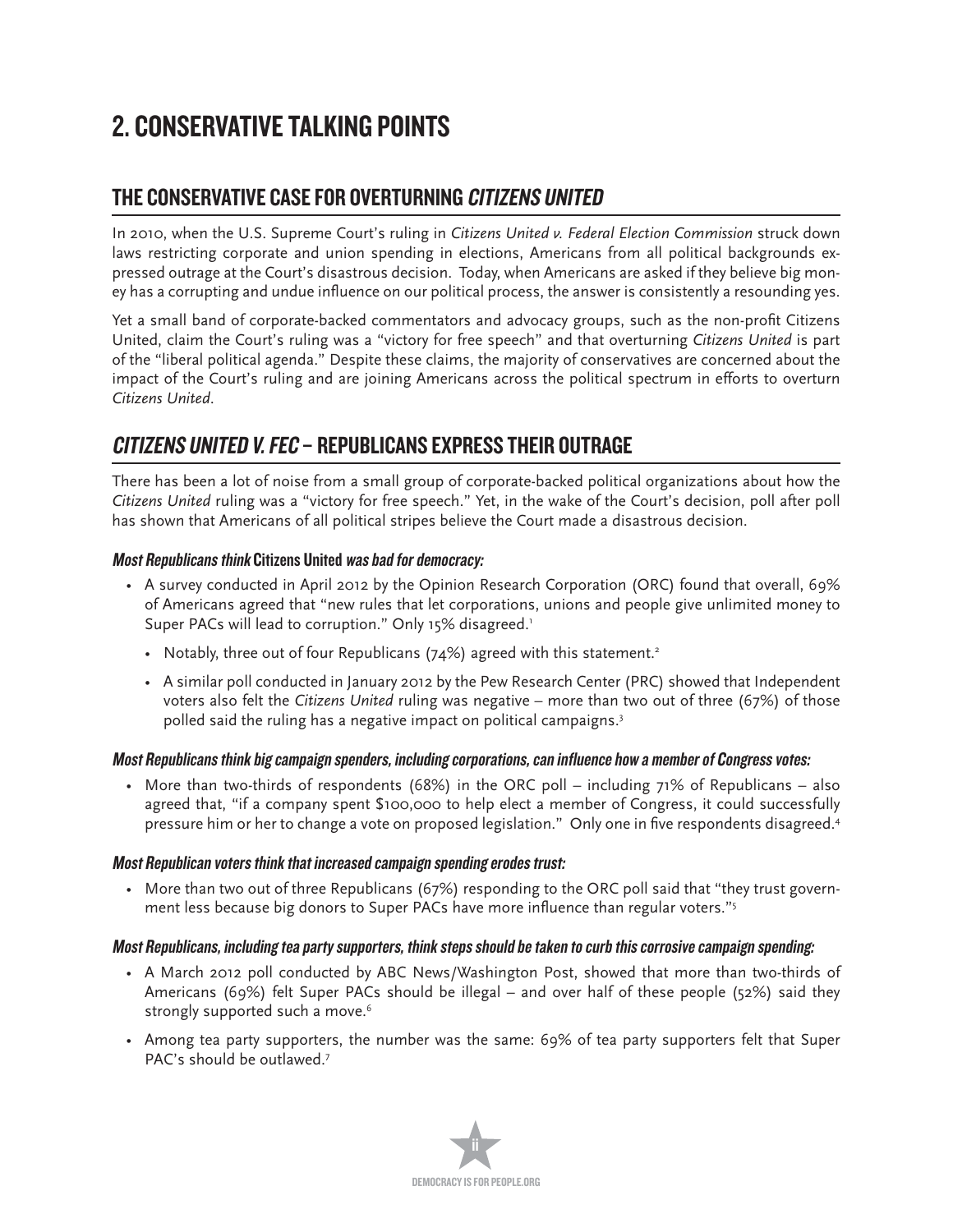### CAMPAIGN FINANCE REFORM: PART OF THE CONSERVATIVE LEGACY

### Campaign finance reform – including efforts to limit political spending by corporations, unions and the super-wealthy – has historically been part of the conservative legacy.

- The Court's decision rolled back nearly a century of laws federal and state passed by lawmakers from both sides of the aisle who agreed that reasonable restrictions can and should be placed on campaign spending by powerful special interests in order to preserve our democracy. Bipartisan reform efforts included the original ban on direct corporate contributions in the 1907 Tillman Act, and both the 1971 Federal Election Campaign Act and its strong amendments passed in the aftermath of the Watergate scandal.
- t *Citizens United* itself struck down key parts of the Bipartisan Campaign Reform Act of 2002 (BCRA), known as the McCain-Feingold Act. BCRA was introduced by U.S. Sen. John McCain, a Republican from Arizona, and was signed into law in 2003 by Republican President George W. Bush.<sup>8</sup>

### Stalwart conservative statesmen have fought for campaign finance reform.

- $\bullet$  No less a conservative movement icon than former U.S. Sen. Barry Goldwater, a Republican from Arizona, uttered these words in support of bipartisan campaign finance reform in 1983: "[O]ur nation is facing a crisis of liberty if we do not control campaign expenditures. We must prove that elective office is not for sale. We must convince the public that elected officials are what James Madison intended us to be, agents of the sovereign people, not the hired hands of rich givers, or what Madison called factions."
- McCain, Goldwater's successor and the 2008 Republican presidential nominee, called the Supreme Court's ruling "a combination of arrogance, naiveté and stupidity, the likes of which I have never seen."
- Arguing that campaign finance and government waste are often connected, former U.S. Sen. Alan Simpson, a Republican of Wyoming noted that, "Public employee pensions, which far exceed their private-sector equivalents, and multibillion-dollar defense programs not requested by the Pentagon are but two examples of the very real price we pay when special interest groups are permitted to influence policies. Both parties are to blame."9
- **•** Decrying Citizens United and seeking to reinvigorate the tradition of pro-reform conservatives in Congress that he'd been a part of for decades, former U.S. Sen. Warren Rudman, a Republican from New Hampshire, wrote that "Supreme Court opinion notwithstanding, corporations are not defined as people under the Constitution, and free speech can hardly be called free when only the rich are heard."<sup>10</sup>

### Protecting States' Rights

- This new influx of Citizens United-enabled corporate and union political spending stands to have the greatest impact on the outcomes of state and local elections, where huge spending increases can dwarf local resources.
- **•** In a Montana case challenging Citizens United, Western Tradition Partnership v. Montana, a Republican appointee Justice James C. Nelson fiercely criticized the Citizens United ruling. He stated, "I thoroughly disagree with the Supreme Court's decision in *Citizens United*. I agree, rather, with the eloquent and, in my view, better-reasoned dissent of Justice Stevens."11